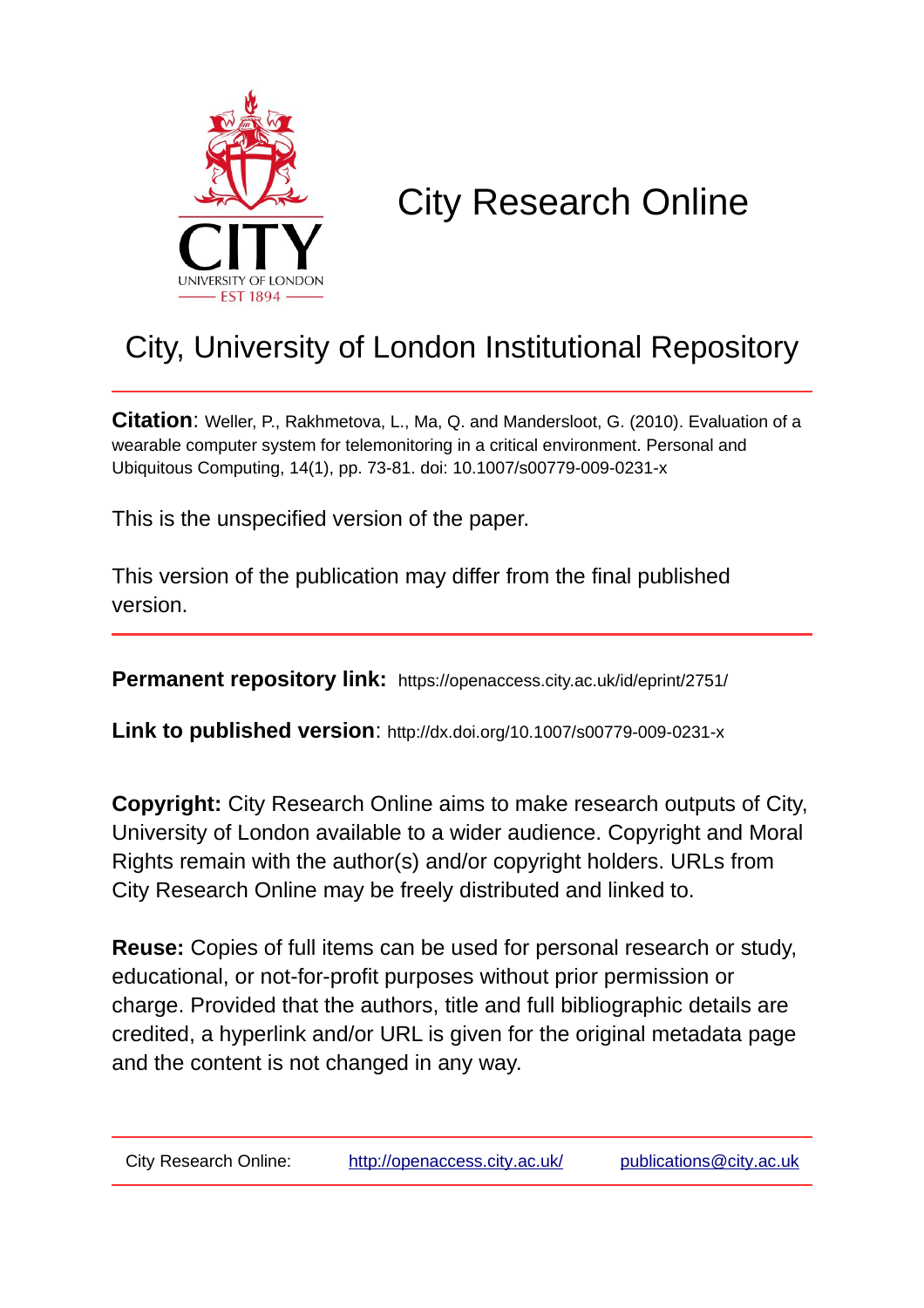## **Evaluation of a wearable computer system for telemonitoring in a critical environment**

Peter Weller<sup>1</sup>, Leila Rakhmetova<sup>1</sup>, Qi Ma<sup>1</sup>, Gerlinde Mandersloot<sup>2, 1</sup>

*1. Centre for Health Informatics, City University, London, UK* 

*2. Royal London Hospital, London, UK* 

| Corresponding Author: | Dr. Peter Weller<br>Centre for Health Informatics.<br>City University,<br>Northampton Square |
|-----------------------|----------------------------------------------------------------------------------------------|
|                       | London, UK, EC1V 0HB.                                                                        |
|                       | email: p.r.weller@city.ac.uk                                                                 |

#### **Abstract**

*This paper reports on the evaluation of a wearable computer system designed for use in a critical environment, namely the intensive care unit of a hospital. The nature of the application raised ethical issues for testing in a clinical environment and standard evaluation techniques could not easily be applied. The system was therefore evaluated by clinicians in a multi-tasking environment with a simulated set of patient scenarios. Measures of suitability and wearability were applied. The results were encouraging and the system was deemed suitable for further evaluation in the clinical setting, subject to ethical approval.* 

**Keywords:** *Wearable computers, Telemonitoring, Evaluation, Assessment*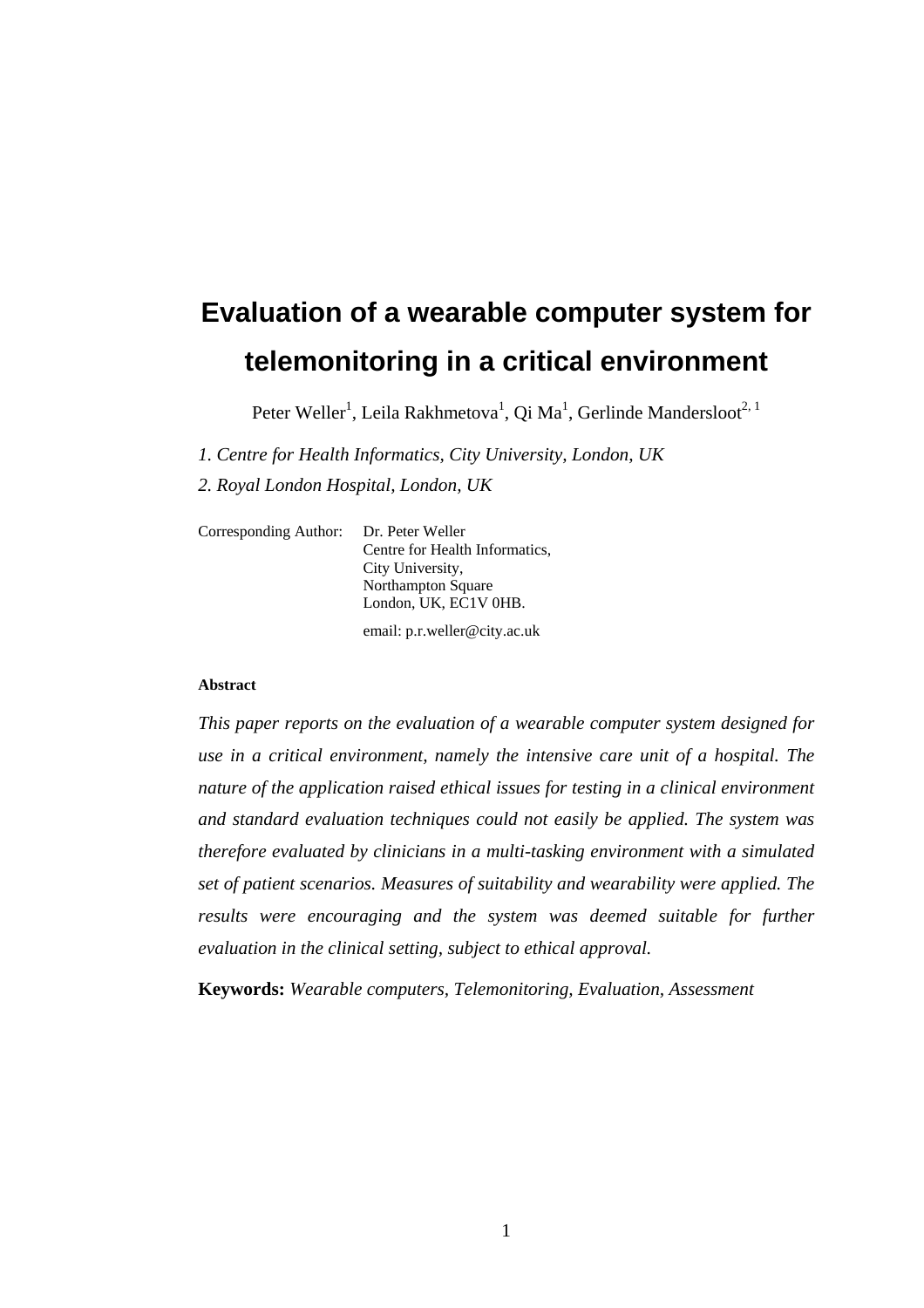#### **1.0 Introduction**

Working in a modern Intensive Care Unit (ICU) places increasing demands on staff who are often responsible for the simultaneous care of several seriously ill patients. Intensivists are often not only responsible for patients on their Unit, but also for those deteriorating on the wards or the Accident and Emergency department. These clinical and non-clinical duties (administrative and teaching obligations for example) can mean that they have to leave the physical environment of the ICU [1]. While away from the ICU they still need to be informed of the current state of patients in their care. Traditionally telephone conversations have been used to keep the intensivists informed, but these are time consuming and can only convey indirect, third party information about patients' clinical condition

In an attempt to address this short fall we have developed a portable telemonitoring system that can provide the clinician with direct access to clinical patient information. This system consists of a head mounted display (HMD) powered by a wearable computer connected to a wireless network. Data entry is via a wrist mounted keyboard or hip mounted mouse. In operation contemporaneous clinical patient information, such as heart rate and blood pressure, can be combined with web cam images and transmitted via a wireless network for the clinicians to view.

A schematic diagram of the system is shown below in Figure 1.



Figure 1: Schematic diagram of wearable clinical telemonitoring system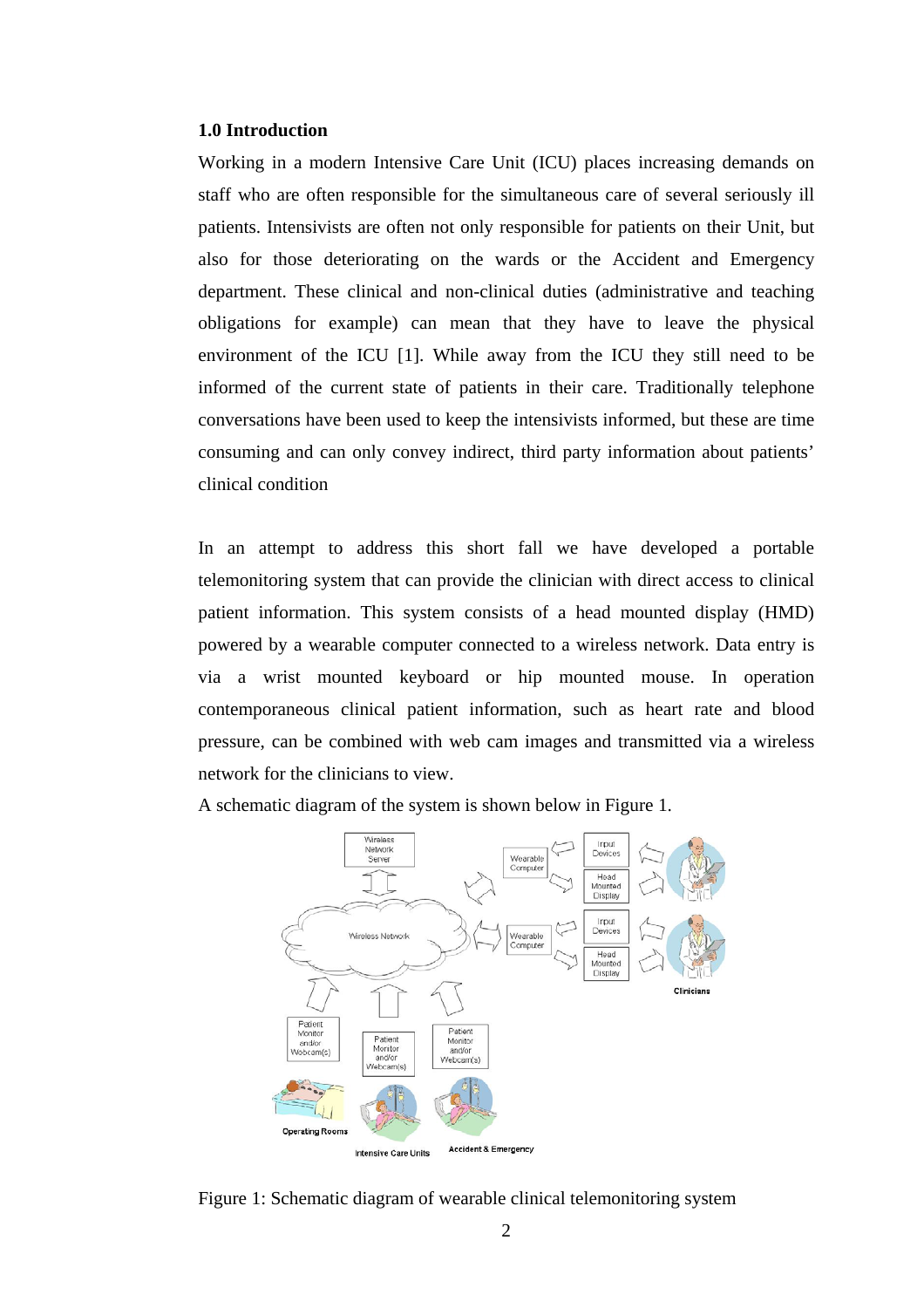Due to the nature of the ICU environment the testing this technology directly in the clinical environment could have a negative impact on patients' clinical condition. Therefore the system was first evaluated in an environment that simulated the multi-tasking and interruptive nature of the clinical world yet did not involve patient contact.

Previous reported work on evaluating wearable technology in the medical arena is sparse. Carlsson et al. described a system based on wearable technology for assisting in ward rounds although limited evaluation reported [2]. One of the earliest evaluation studies reported in another domain was Sigel and Bauer's usability study of a wearable system for supporting aircraft maintenance personal in the US Air Forces [3]. Oskerman and colleagues compared a voice activated computer–based performance support system with a book for learning and performing three simple tasks [4]. Thomas and colleagues preformed a comparative study to evaluate three input mechanisms for wearable Computers. The usability of forearm mounted keyboard, virtual keyboard and Kordic keyboard of a wearable computer was examined. Participants performed tasks with all three inputs and gave post-test feedback to achieve the goal of the study [5]. Another comparative study by Ross and Basch aimed to evaluate orientation interfaces for wearable computers (a virtual sound beacon, digitalized speech and a tapping interface). The effectiveness of the prototype orientation system was tested by means of pre- and post-test baseline measurements, recorded street crossing time, with and without the device, and informal interviews [6].

Knight and colleagues introduced a methodology for determining the wearability of wearable computers [7]. They used measures for the energy cost, biomechanical considerations and comfort. These measures were determined by the use of existing scales, the Borg Relative Perceived Exertion (RPE) score [8] in the case of energy cost, the Rapid Entire Body Assessment (REBA) [9] and Borg-CR10 scores [8] for biomechanical assessment and finally Comfort rating scale (CRS) [10] and Visual Effects Score (VES) for a measure of comfort [7]. The Borg RPE scale consists of a single observation for perceived exertion between 6 for no exertion to 20 for maximal exertion (This scale is also related to the wearer's heart rate, an estimated heart rate is ten times the RPE score. Hence the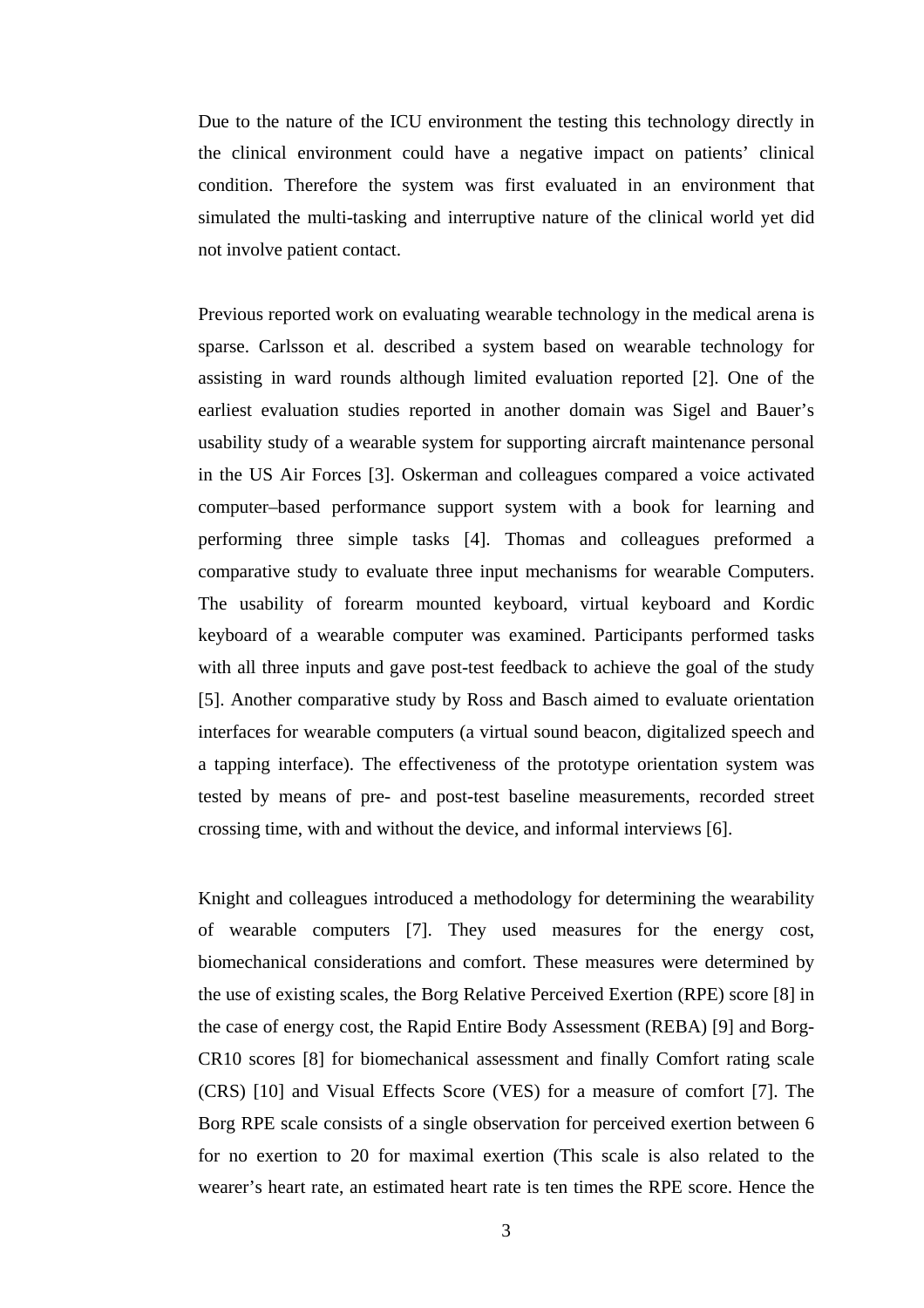lowest value of 6 (60 bpm) on the scale). Similarly the Borg-CR10 scale divided the wearer's body into nineteen regions and then scored the muscular effort needed to use the wearable in each of these regions. The available scores ranged from 0 for no exertion to 10 for extreme exertion. The REBA test assessed the posture and risk of musculoskeletal disorders for specific areas of the body while wearing the system. The resulting scores range from 1 for through to 15 for extreme. The CRS assessed the comfort and wearability of the system in terms of six aspects; emotion, attachment, harm, perceived change, movement and anxiety. Each was ranked on a twenty point scale according to the wearer's agreement to a series of statements. The VES rated the side-effects of wearing a HMD. These ranged from 0 for no effects to 10 for severe effects such as nausea and dizziness. The scores from these tests are mapped to a measure of effect as shown in the following table.

|                      |               |         |           | <b>Level of Effect</b> |           |                |
|----------------------|---------------|---------|-----------|------------------------|-----------|----------------|
|                      | <b>Metric</b> | Low     | Moderate  | Large                  | V.        | <b>Extreme</b> |
|                      |               |         |           |                        | Large     |                |
| <b>Energy cost</b>   | <b>Borg</b>   | $6-9$   | $10 - 11$ | $12 - 13$              | $14 - 15$ | $16-20$        |
|                      | <b>RPE</b>    |         |           |                        |           |                |
| <b>Biomechanical</b> | <b>REBA</b>   | 1       | $2 - 3$   | $4 - 7$                | $8 - 10$  | $11 - 15$      |
|                      | Borg-         | $0-1$   | $2 - 3$   | $4 - 5$                | $6 - 7$   | $8 - 10$       |
|                      | CR10          |         |           |                        |           |                |
| <b>Comfort</b>       | <b>CRS</b>    | $0 - 4$ | $5 - 8$   | $9-12$                 | $13 - 16$ | $17 - 20$      |
|                      | <b>VES</b>    | $0 - 2$ | $3 - 4$   | $5 - 6$                | $7 - 8$   | $9-10$         |

Table 1: Level of effect (from Knight et al., 2006)

Finally the resulting scores are used to estimate the wearability level of the system on a five point scale as represented in the following table.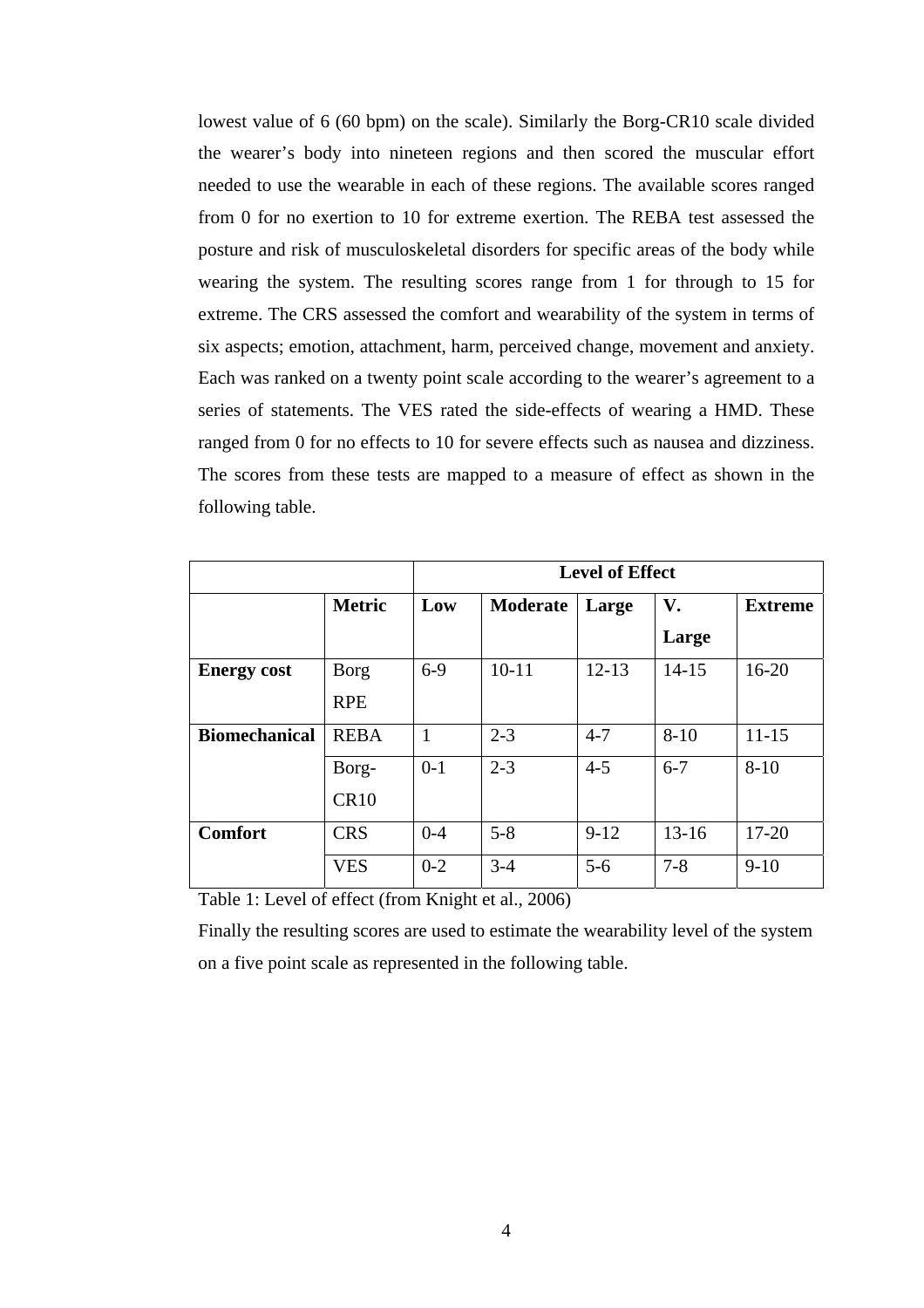| $\mathbf{n}\mathbf{o}$ | Wearability | Level of        | <b>Outcome</b>                                                                               |
|------------------------|-------------|-----------------|----------------------------------------------------------------------------------------------|
|                        | level       | effects         |                                                                                              |
|                        | Low         | WL1             | System is wearable                                                                           |
| $\mathbf{2}$           | Moderate    | WL <sub>2</sub> | System is <b>wearable</b> , but changes may be necessary,<br>further investigation is needed |
| 3                      | Large       | WL3             | System is <b>wearable</b> , but changes are advised                                          |
| $\boldsymbol{4}$       | V. Large    | WL4             | System is <b>not wearable</b> , fatiguing, very<br>uncomfortable                             |
| 5                      | Extreme     | WL5             | System is <b>not wearable</b> , potentially harmful                                          |

Table 2: Wearability Level (from Knight et al., 2006)

The remainder of the paper firstly develops the methodology of our approach to evaluating the wearable system. We then present the results of the different aspects of the work. Finally we offer some discussion on both our tests and evaluating mobile technology in a critical environment.

#### **2.0 Methodology**

The aim of the evaluation was twofold; firstly to determine whether changes in patient condition could be detected fast enough to be of actual use in caring for patients, and secondly to assess the system for wearability and comfort.

To simulate a busy clinical environment five virtual patients' information was displayed using the wearable system while the participants in the study (all clinical staff) were either watching a DVD or playing on a games console (simulating a multi-tasking environment). Although there was no requirement for data entry participants wore a wrist mounted keyboard during the tests to assess its comfort and acceptability. The keyboard was worn on the left wrist although it is possible to wear it on the right wrist. To determine the response time for changes in patient condition a set of scenarios were created. The scenarios would run for defined times, initially five, fifteen and thirty minutes for familiarisation and culminating in the longest run of ninety minutes. This length was determined by the current battery life of the equipment.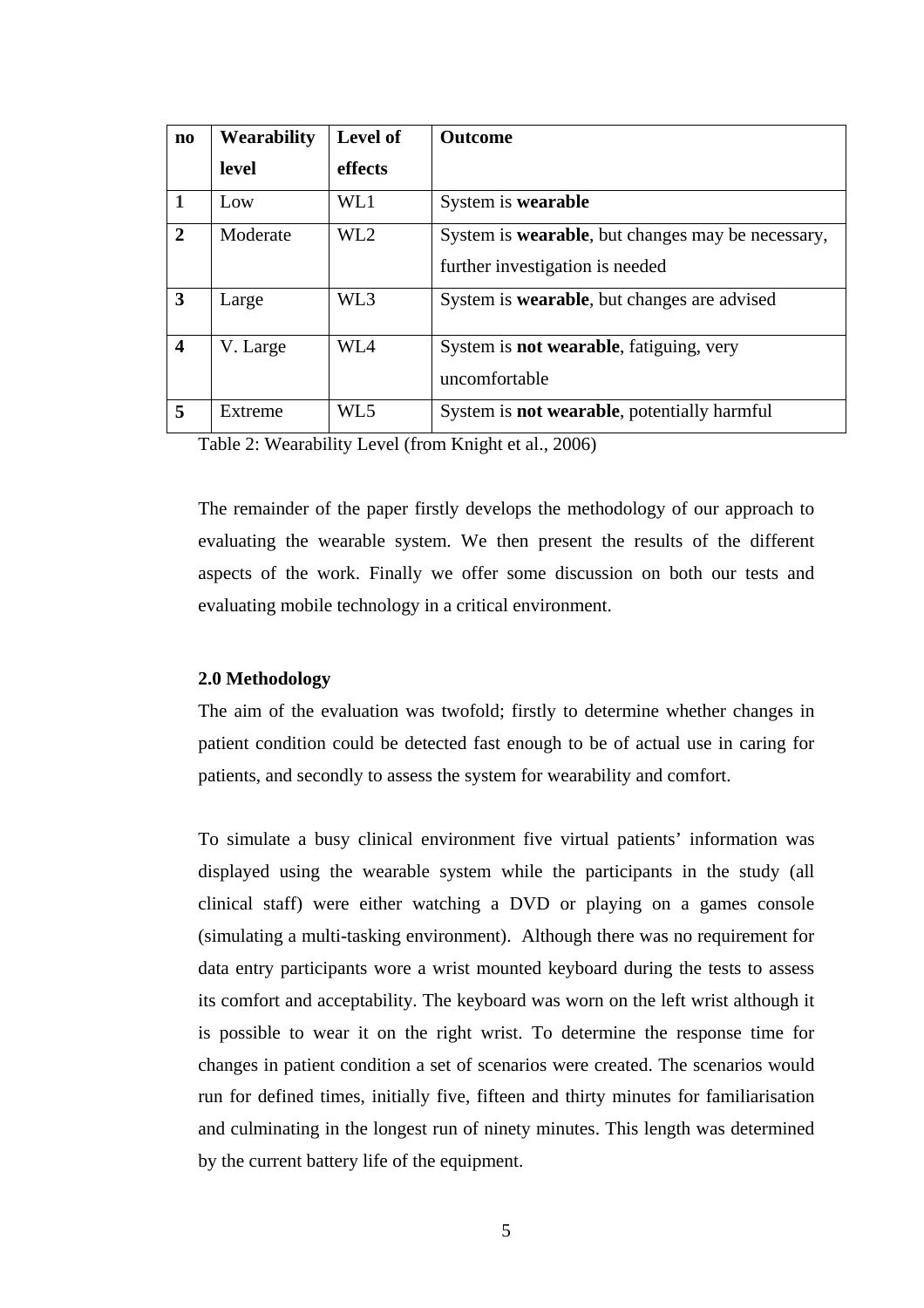Each scenario consisted of a number of pre-defined events. These ranged from a single patient becoming slightly unstable to two patients deteriorating simultaneously. Each change in state was displayed for one minute. Tables 3 to 5 show the strategy for the different times with the scenarios and times of the occurrence of incidents for the all four tests. For example in Table 3, the 15 minute test shows that an incident occurs ten minutes into the test when patient 5 becomes unstable. This state would be displayed of one minute and then the display would return to normal. At all other times, not mentioned in the tables, all the five "patients" were shown as stable. The participants were observed while undertaking the scenarios and the times taken to observe the change were recorded. In addition the participants were taken for a walk round the hospital and to a coffee shop while wearing the equipment to further gauge comfort and selfconsciousness while wearing the system.

|               | 5 minute test scenario |        | 15 minute test scenario |                |        |  |  |  |  |
|---------------|------------------------|--------|-------------------------|----------------|--------|--|--|--|--|
| Incident      |                        | finish |                         | $\overline{2}$ | finish |  |  |  |  |
| Patient/      |                        |        |                         |                |        |  |  |  |  |
| <b>Status</b> | $5$ /unstable          |        | $3/s$ light             | $5$ /unstable  |        |  |  |  |  |
| Time          |                        |        |                         |                |        |  |  |  |  |
| (mins)        | 3                      |        | 3                       | 10             | 15     |  |  |  |  |

Table 3: Five/ fifteen minute session scenarios

| 30 minute test scenario |             |            |             |               |               |               |        |  |  |  |  |  |  |
|-------------------------|-------------|------------|-------------|---------------|---------------|---------------|--------|--|--|--|--|--|--|
| Incident                |             |            | 3           | 4             |               | 6             | finish |  |  |  |  |  |  |
|                         |             |            |             |               | $1$ /unstable |               |        |  |  |  |  |  |  |
| Patient/Status          | $2/s$ light | 3/unstable | $4$ /slight | $4$ /unstable | $4$ /slight   | $5$ /unstable |        |  |  |  |  |  |  |
| Time (mins)             | 2           | 10         | 15          | 16            | 20            | 28            | 30     |  |  |  |  |  |  |

Table 4: Thirty minutes session scenario

|                         | 90 minute test scenario |                           |    |                                                                |    |                                       |    |             |    |        |  |  |  |  |  |
|-------------------------|-------------------------|---------------------------|----|----------------------------------------------------------------|----|---------------------------------------|----|-------------|----|--------|--|--|--|--|--|
| Incident                |                         | 2                         | 3  | 4                                                              | 5  | 6                                     |    | 8           | 9  | Finish |  |  |  |  |  |
| Patient/status 1/slight |                         | $3$ /unstable $1$ /slight |    | 4/unstable 1/slight, 3/unstable 2/unstable 1/slight 5/unstable |    |                                       |    |             |    |        |  |  |  |  |  |
|                         |                         | $4$ /slight               |    |                                                                |    | $3/s$ light $4/$ unstable $5/s$ light |    | $2/s$ light |    |        |  |  |  |  |  |
| Time                    |                         |                           |    |                                                                |    |                                       |    |             |    |        |  |  |  |  |  |
| minutes                 | 2                       | 15                        | 30 | 51                                                             | 55 | 63                                    | 80 | 85          | 88 | 90     |  |  |  |  |  |

Table 5: 90 minutes session scenario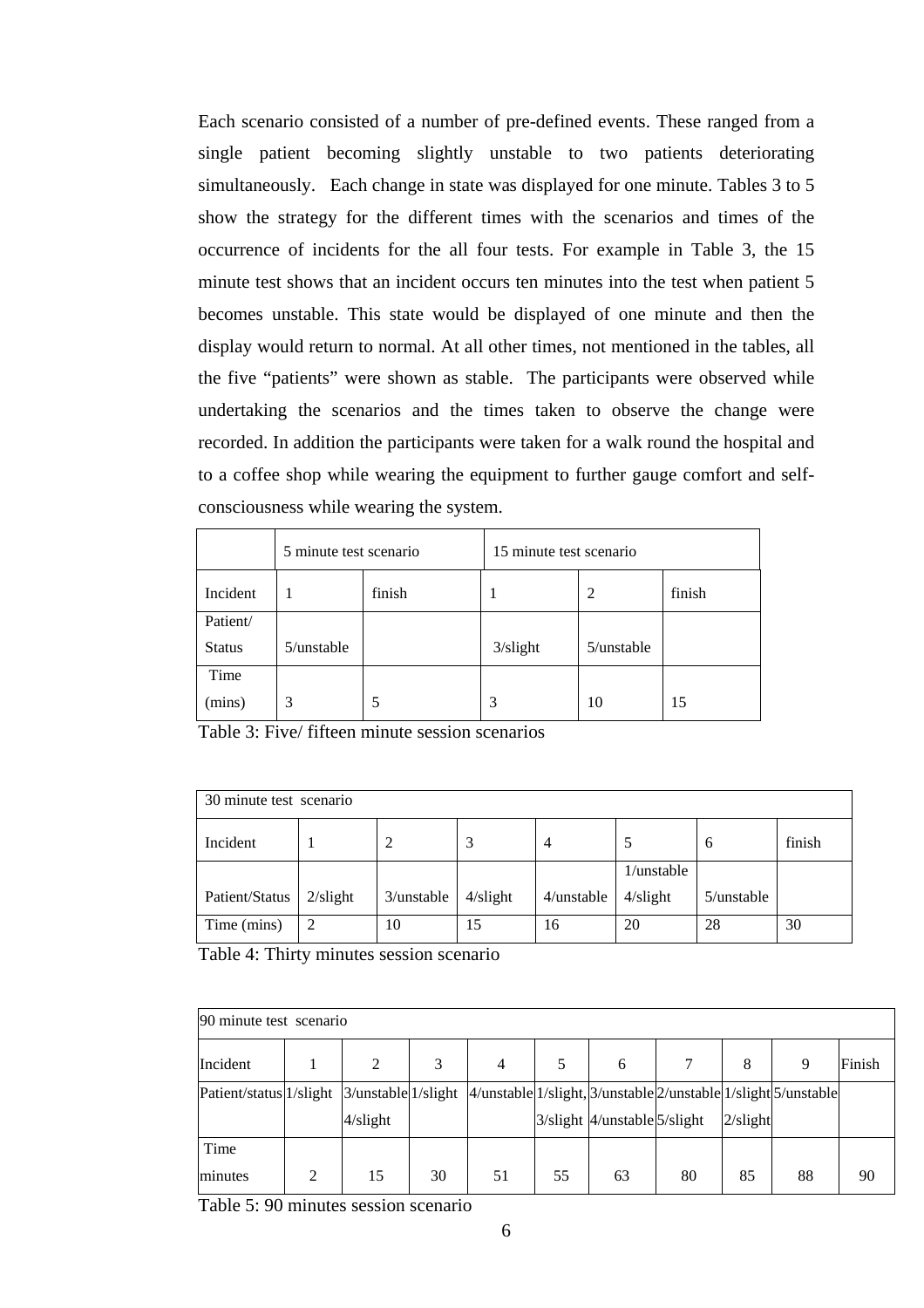These scenarios were designed to test if participants were able to notice changes on the screen at the very beginning of the session while a participant gets used to the system, approximately half way through the tests when concentration could deteriorate, and finally in the second half of the session, when participant may become tired and less focused. The session also aimed to test if participants were able to notice more than one change of patient condition, particularly when they occurred in adjunct patients on the display, for example emergencies with patient 3 and patient 4 at 63 minutes in the ninety minute test (Table 5).

In addition to recording the observations of events the participants answered two questionnaires, one before undertaking the tests and a larger one on the completion of the tests. The pre-test questionnaire gathered only qualitative data about participants' backgrounds and their general feelings and knowledge about IT and wearable computers.

The post- test questionnaire gathered both qualitative and quantitative data. It was intended to gather information about the participants' impressions of the system after the tests and to use these to estimate the wearability of the wearable computer. The questionnaire consisted of three components. The first aimed at examining the energy cost, comfort level and visual fatigue; the second part was based on the REBA test.. A measure of the wearability of the system was then calculated using the methodology described by Knight et al. [7]. The third part of the questionnaire contained qualitative data that represented general information about participants' feelings after the test. The data gathered allowed consideration of usability and acceptability aspects of the equipment in the ICU. The Questions asked during the interviews were:

- What is your general impression of the wearable computer?
- Do you find it useful for clinical work?
- What do you like about the equipment?
- What do you dislike about the equipment?
- Do you have any suggestions for improving the efficiency, usability and wearability of the equipment?
- Did you feel ill during the tests?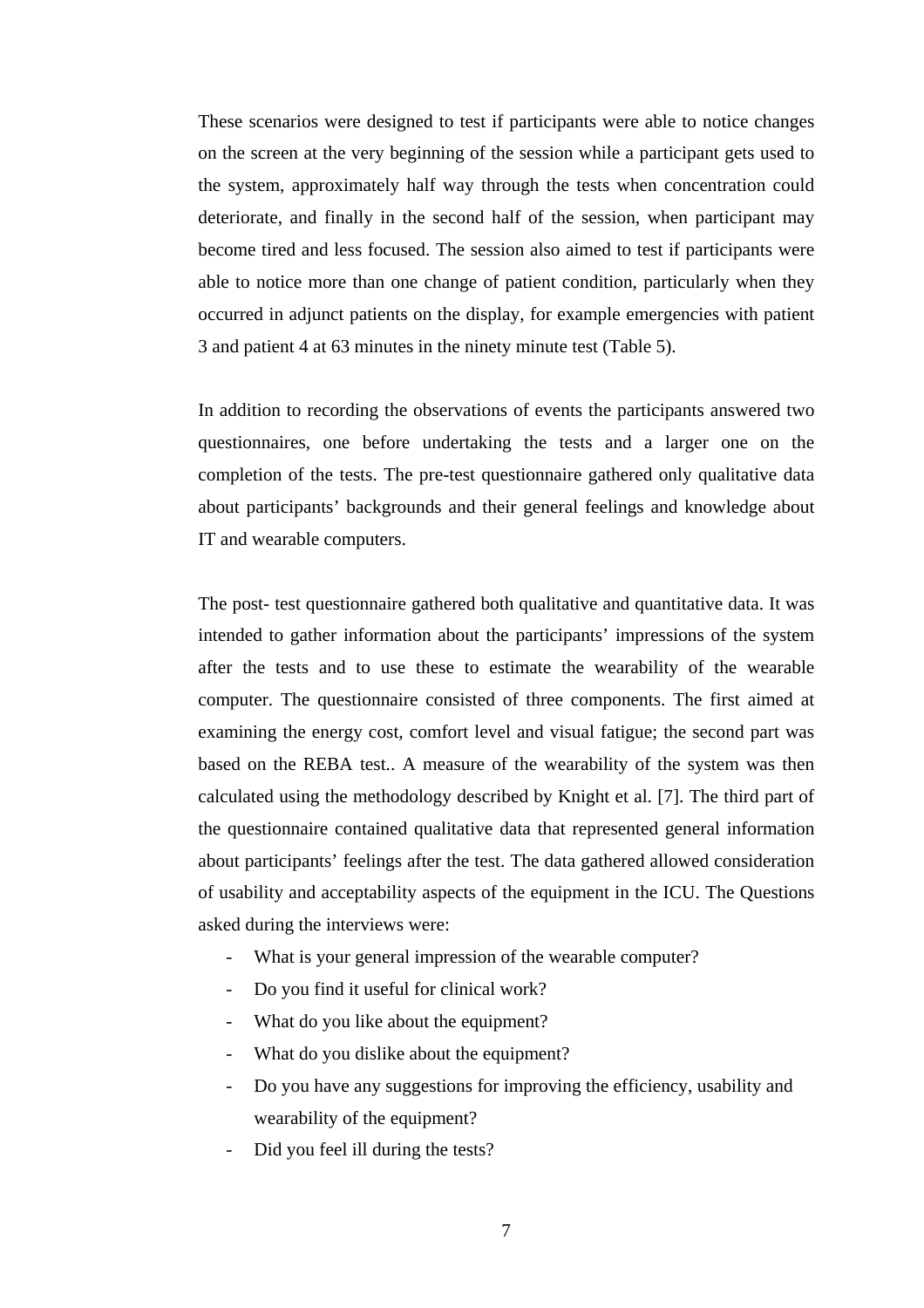- Do you find the level of concentration during the tests adequate to the level of attention during work in the Unit or in an operation theatre?

#### **3.0 Results**

A total of seventeen tests were performed in this study [11]. Nine tests were with the participant watching a DVD, the remaining eight tests involved the participant playing a console based computer game. The nine DVD tests included three with post-graduate students (average age 27 years) to pilot the evaluation procedure and scenarios.

Six of the participants, four male and two female (lowest age 27, highest 31, mean 29.33, SD 1.63) performed the tests watching a DVD. Eight participants, four males and four female (lowest age 25, highest 33, mean 29.25, SD 2.54) performed the tests while playing on the game console. These numbers included two participants (one male, one female) who undertook both DVD and games console tests.

No participants reported taking any medication at the time of the evaluations. Nine participants wore glasses or contact lens  $(-0.5 \text{ to } -7)$  dipotres) during the tests and one participant with short-sightedness took the tests without any optical support. All participants were familiar with a personal computer (PC), eight having received formal training and nine participants regularly used a personal digital assistant (PDA) or Global Positioning System (GPS). All participants reported regularly surfing the Internet with the number of hours on-line ranging three to forty hours per week.

Before starting the tests every participant went through a procedure to identify their dominant eye. All participants then chose whether to wear the display on the dominant eye. Eleven out of the fourteen participants preferred to wear the display in front of the dominant eye as this felt more comfortable.

Although the main emphasis of the results is on the clinical participants the following graph shows the average response times for the students and the clinicians watching the DVD during the ninety minute test. While the overall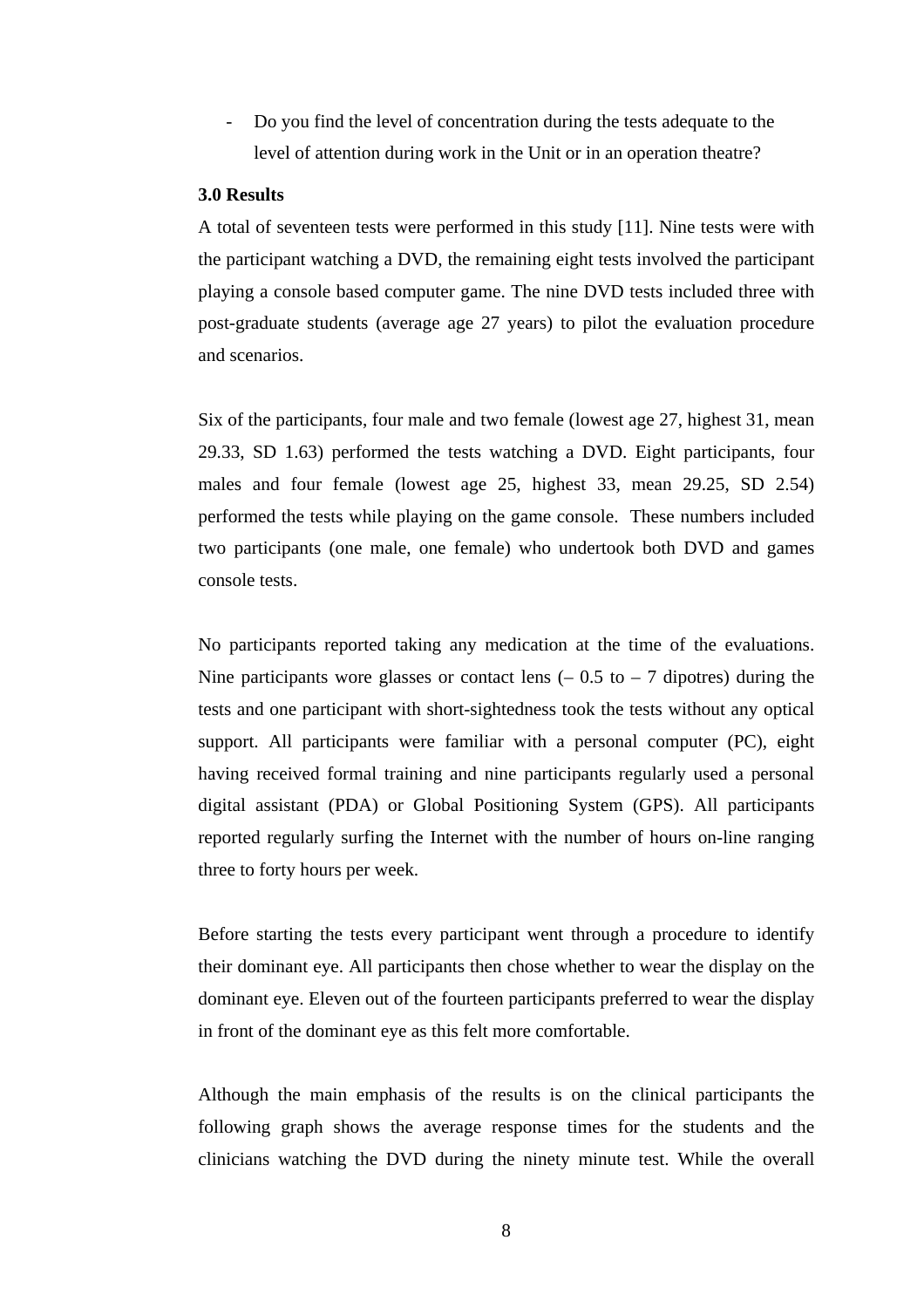trends are approximately similar the response times of the clinicians is significantly faster than the students.



Figure 2: Comparison of students vs clinicians average response times while watching DVDs

The average time taken for the clinicians to observe the incidents during the ninety minute test is shown below in Figure 3



Figure 3: Comparison of the average time of incident identification by clinicians with DVD and games console during 90 minutes session

More detailed information for the average response times for each option are given in the following two tables. In each case the minimum, maximum and mean times (plus standard deviation) are given for the identification of the scenarios described in Table 5. Firstly DVD results in Table 6.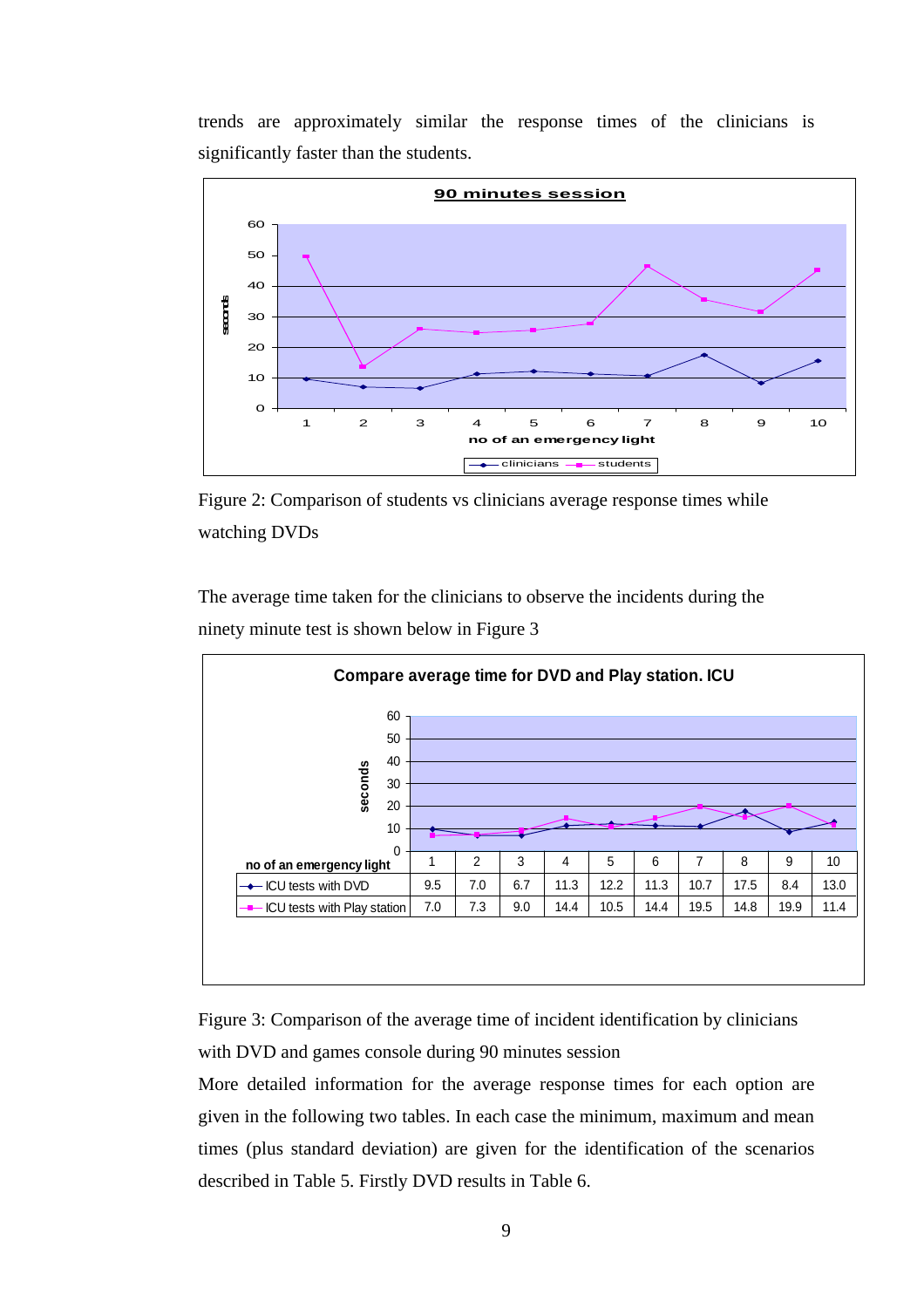| <b>Scenario</b> |      |      | w    |       | w     |       |       |       |         | 10    |
|-----------------|------|------|------|-------|-------|-------|-------|-------|---------|-------|
| Min             |      |      |      |       |       | 0     | ີ     |       |         |       |
| <b>Max</b>      | 20   |      |      | 24    | 21    | 22    | 20    | 45    | $60*$   | 33    |
| <b>Mean</b>     | 9.5  |      | 6.67 | 11.33 | 12.17 | 11.33 | 10.67 | 21    | 22.41*  | 19.5  |
| <b>SD</b>       | 6.29 | 2.90 | . 75 | 1.79  | 5.74  | 5.61  | 5.20  | 15.41 | $20.4*$ | 13.48 |

Table 6: Results for clinicians in 90 minute test while watching DVD film

\* One participant did not notice the change on the screen in 60 seconds

Secondly results from using the games console are shown in Table 7.

| <b>Scenario</b> |      |      |      |       |      |               |       |       |       | ιu     |
|-----------------|------|------|------|-------|------|---------------|-------|-------|-------|--------|
| Min             | ⌒    |      |      | ິ     |      | 10            | 10    |       | 10    |        |
| <b>Max</b>      | 22   | 16   | 15   | 32    | 15   | -27           | 52    | 26    | 42    | $60*$  |
| <b>Mean</b>     |      | 25   | 9    | 14.38 | 10.5 | 14.38<br>19.5 |       | 14.75 | 19.88 | 18.88* |
| <b>SD</b>       | 6.16 | 3.88 | 3.66 | 8.55  | 2.67 | 5.95          | 17.19 | 5.2   | 10.58 | 16.77* |

Table 7: Results for clinicians in 90 minute test with computer console game

\* One participant did not notice the change on the screen in 60 seconds (this was a different person to the one noted in Table 6)

The wearability scores were calculated after the ninety minute tests. The following table (Table 8) shows the participants responses for the individual tests that contribute to the final wearability rating. The entries in the table refer to the total scores from each tests, for example the Borg RPE test only has a single value for the energy cost but the Borg CR-10 has values for each region of the body so has more values in Table 8.

| Participant no  | $\mathbf{1}$   | $\overline{2}$ | $\mathbf{3}$   | $\overline{\mathbf{4}}$ | 5              | 6              | $\overline{7}$ | 8              | $\boldsymbol{9}$ | 10             | 11             | 12             | 13             | 14             | <b>Sum</b>       |
|-----------------|----------------|----------------|----------------|-------------------------|----------------|----------------|----------------|----------------|------------------|----------------|----------------|----------------|----------------|----------------|------------------|
| <b>BORG RPE</b> |                |                |                |                         |                |                |                |                |                  |                |                |                |                |                | $\boldsymbol{0}$ |
| Low             | $\overline{1}$ |                |                |                         |                |                |                |                |                  |                |                |                |                |                | $\mathbf{1}$     |
| Moderate        |                |                | $\mathbf{1}$   | $\mathbf{1}$            |                |                | $\mathbf{1}$   |                | $\mathbf{1}$     |                |                |                | $\mathbf{1}$   |                | 5                |
| Large           |                | $\mathbf{1}$   |                |                         | $\overline{1}$ | $\overline{1}$ |                | $\overline{1}$ |                  | $\overline{1}$ | $\overline{1}$ | $\mathbf{1}$   |                |                | $7\phantom{.0}$  |
| V. Large        |                |                |                |                         |                |                |                |                |                  |                |                |                |                | $\mathbf{1}$   | $\mathbf{1}$     |
| <b>Extreme</b>  |                |                |                |                         |                |                |                |                |                  |                |                |                |                |                | $\overline{0}$   |
| <b>REBA</b>     |                |                |                |                         |                |                |                |                |                  |                |                |                |                |                |                  |
| Low             |                |                | $\overline{2}$ |                         |                |                | $\overline{2}$ |                |                  |                |                |                | $\overline{2}$ |                | $6\overline{}$   |
| Moderate        | $\overline{2}$ | $\overline{2}$ |                | $\overline{2}$          | $\overline{2}$ | $\overline{2}$ |                | $\overline{2}$ | $\overline{2}$   | $\overline{2}$ | $\overline{2}$ | $\overline{2}$ |                | $\overline{2}$ | 22               |
| Large           |                |                |                |                         |                |                |                |                |                  |                |                |                |                |                | $\overline{0}$   |
| V. Large        |                |                |                |                         |                |                |                |                |                  |                |                |                |                |                | $\boldsymbol{0}$ |
| <b>Extreme</b>  |                |                |                |                         |                |                |                |                |                  |                |                |                |                |                | $\overline{0}$   |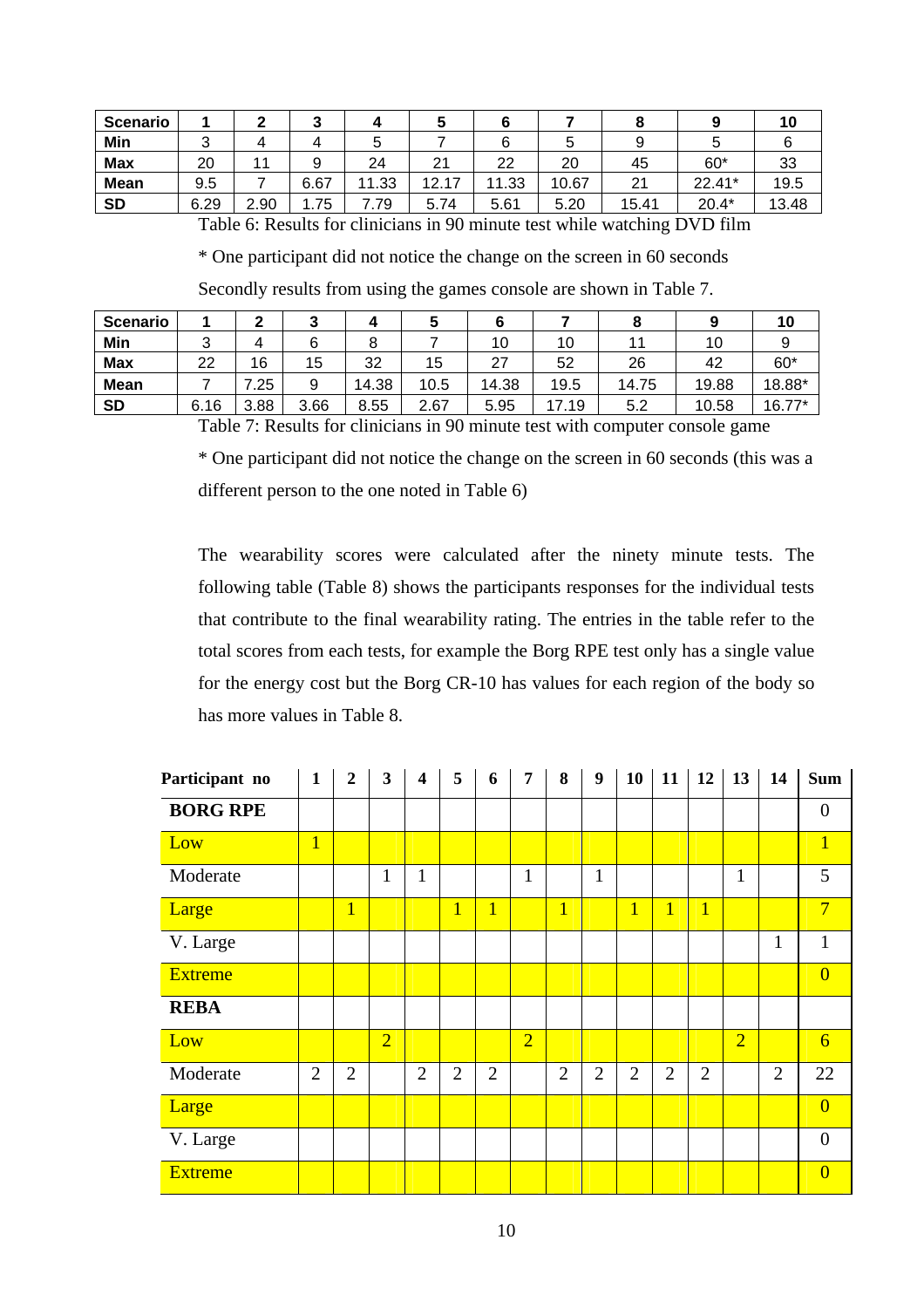| <b>BORG CR10</b> |                |                |                |                |                |                |                  |                |                |                |                |                |                |                |                |
|------------------|----------------|----------------|----------------|----------------|----------------|----------------|------------------|----------------|----------------|----------------|----------------|----------------|----------------|----------------|----------------|
| Low              | 17             | 15             | 18             | 12             | 15             | 14             | 18               | $\overline{7}$ | 14             | 14             | 18             | 13             | 16             | 14             | 205            |
| Moderate         | $\mathbf{1}$   | $\overline{4}$ | $\mathbf{1}$   | 6              | 3              | 5              | $\mathbf{1}$     | $\overline{7}$ | 5              | 3              | $\mathbf{1}$   | $\overline{4}$ | $\overline{2}$ | 5              | 48             |
| Large            | $\overline{1}$ |                |                | $\overline{1}$ | $\overline{1}$ |                |                  | $\overline{5}$ |                | $\overline{2}$ |                | $\overline{2}$ | $\overline{1}$ |                | 13             |
| V. Large         |                |                |                |                |                |                |                  |                |                |                |                |                |                |                | $\overline{0}$ |
| <b>Extreme</b>   |                |                |                |                |                |                |                  |                |                |                |                |                |                |                | $\overline{0}$ |
| <b>CRS</b>       |                |                |                |                |                |                |                  |                |                |                |                |                |                |                |                |
| Low              | $\overline{2}$ | $\overline{2}$ | $\overline{3}$ |                | $\overline{3}$ | $\overline{4}$ | $\overline{3}$   |                | $\overline{1}$ | $\overline{3}$ | $\overline{1}$ | $\overline{2}$ | $\overline{3}$ | $\overline{5}$ | 32             |
| Moderate         | 3              | $\overline{2}$ | $\overline{2}$ | $\overline{2}$ | 3              | $\overline{2}$ | 3                | $\overline{4}$ | $\overline{2}$ | $\overline{2}$ | $\overline{4}$ | $\overline{2}$ | $\mathbf{1}$   | $\mathbf{1}$   | 33             |
| Large            | $\overline{1}$ | $\overline{2}$ |                | $\overline{3}$ |                |                |                  | $\overline{1}$ | $\overline{1}$ | $\overline{1}$ | $\overline{1}$ | $\overline{2}$ | $\overline{1}$ |                | 13             |
| V. Large         |                |                | $\mathbf{1}$   | $\mathbf{1}$   |                |                |                  | $\mathbf{1}$   | $\overline{2}$ | $\mathbf{1}$   |                |                |                |                | 6              |
| <b>Extreme</b>   |                |                |                |                |                |                |                  |                |                |                |                |                | $\overline{1}$ |                | $\overline{1}$ |
| <b>VES</b>       |                |                |                |                |                |                |                  |                |                |                |                |                |                |                |                |
| Low              | 8              | $\overline{5}$ | 9              | $\overline{6}$ | $\overline{4}$ | $\overline{7}$ | 9                | $\overline{7}$ | $\overline{7}$ | $\overline{6}$ | $\overline{7}$ | $\overline{4}$ | $\overline{2}$ | $\overline{5}$ | 86             |
| Moderate         | $\mathbf{1}$   |                |                | 3              | $\overline{2}$ | $\overline{2}$ |                  |                |                |                | $\overline{2}$ | $\mathbf{1}$   | 3              | $\overline{4}$ | 18             |
| Large            |                | $\overline{1}$ |                |                | $\overline{2}$ |                |                  |                | $\overline{2}$ | $\overline{2}$ |                | $\overline{4}$ | $\overline{3}$ |                | 14             |
| V. Large         |                | $\overline{3}$ |                |                | $\mathbf{1}$   |                |                  |                |                |                |                |                | $\overline{1}$ |                | 5              |
| <b>Extreme</b>   |                |                |                |                |                |                |                  | $\overline{2}$ |                |                |                |                |                |                | $\overline{2}$ |
| Average          |                |                |                |                |                |                |                  |                |                |                |                |                |                |                |                |
| Low (WL1)        | 28             | 22             | 32             | 18             | 22             | 25             | 32               | 14             | 22             | 23             | 26             | 19             | 23             | 24             | 330            |
| Moderate (WL2)   | $\overline{7}$ | 8              | $\overline{4}$ | 14             | 10             | 11             | 5                | 13             | 10             | $\overline{7}$ | 9              | 9              | $\overline{7}$ | 12             | 126            |
| Large (WL3)      | $\overline{2}$ | $\overline{4}$ | $\overline{0}$ | $\overline{4}$ | $\overline{4}$ | $\mathbf{1}$   | $\overline{0}$   | $\overline{7}$ | 3              | 6              | $\overline{2}$ | 9              | 6              | $\overline{0}$ | 48             |
| Very large (WL4) | $\overline{0}$ | 3              | $\mathbf{1}$   | $\mathbf{1}$   | $\mathbf{1}$   | $\overline{0}$ | $\boldsymbol{0}$ | $\mathbf{1}$   | $\overline{2}$ | $\mathbf{1}$   | $\theta$       | $\overline{0}$ | $\mathbf{1}$   | $\mathbf{1}$   | 12             |
| Extreme (WL5)    | $\overline{0}$ | $\overline{0}$ | $\overline{0}$ | $\overline{0}$ | $\overline{0}$ | $\overline{0}$ | $\overline{0}$   | $\overline{2}$ | $\overline{0}$ | $\overline{0}$ | $\overline{0}$ | $\overline{0}$ | $\overline{0}$ | $\overline{0}$ | $\overline{2}$ |

Table 8: The wearability tests results for clinicians.

Note1: Participants 1-6 undertook the tests while watching a DVD and

participants 7-14 used a games console during the tests.

Note 2: Participants 3 (DVD) and 7 (Games console) were the same clinician (male), similarly participants 5 (DVD) and 12 (Games console) were the same person (female).

The following figure shows the final total scores presented as a bar graph. The totals for both the two forms of multitasking and the combined average are shown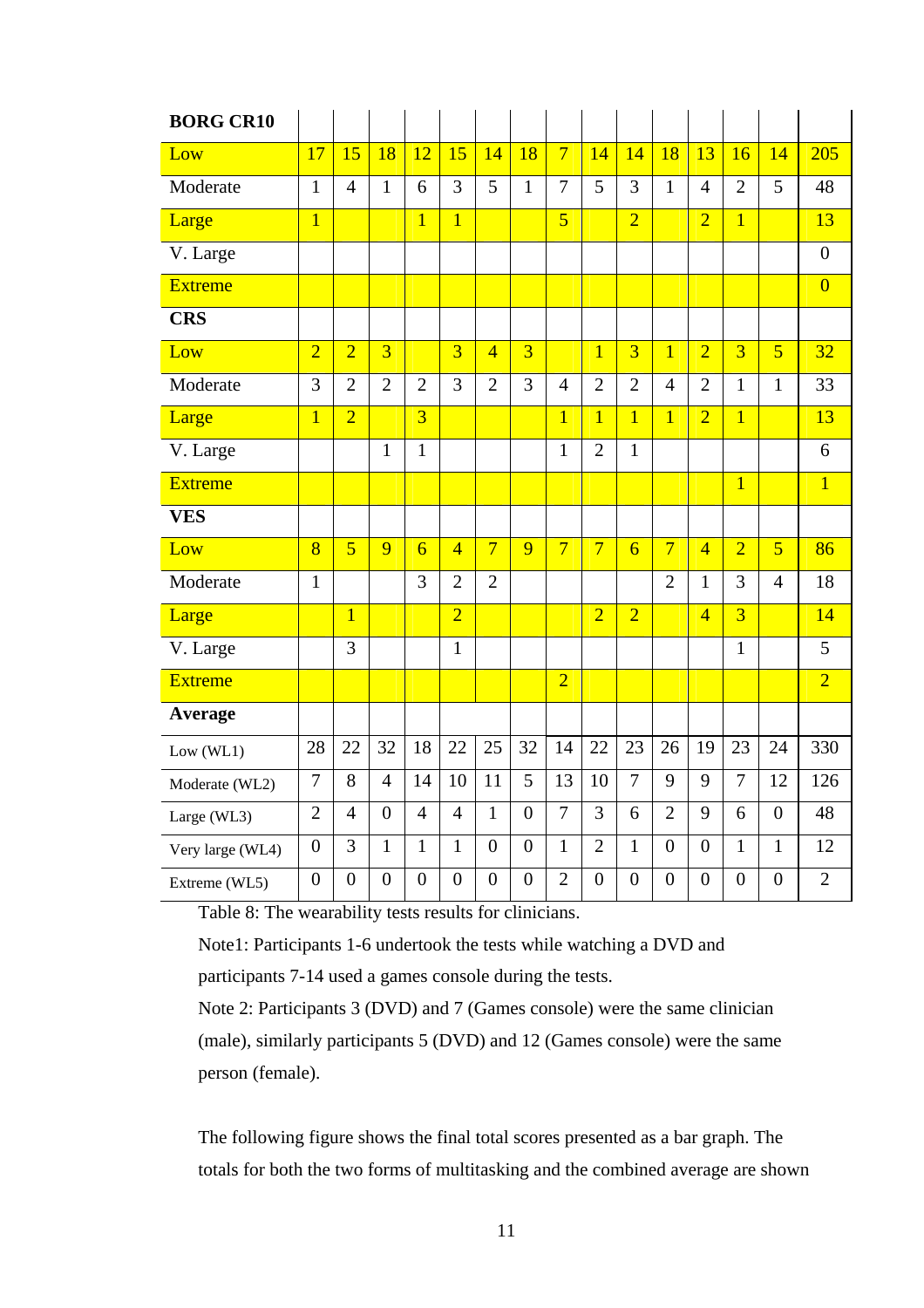

Figure 4: Wearability scores for clinical participants

## **4.0 Discussion & Future work**

The wearability level results seem to indicate that the wearable computer system concept would be suitable for providing clinicians with real time information on patient condition while they are remote from the patient. 88% of the wearability scores for the combined DVD and computer games trials are wearable level 1 (system is wearable) or wearable level 2 (system is wearable but changes may be necessary).

On investigation the WL5 score (0.68 % of games console, average 0.39%) resulted from a single participant who indicated extreme general tiredness and visual fatigue. This participant was short-sighted (-0.5 dioptres) in both eyes with the display worn on a dominant right eye. She was the only participant with less than perfect vision that did not wear glasses during the test (she reported that glasses were only needed when driving). It could therefore be supposed that the extreme visual effects experienced could have reduced by wearing glasses.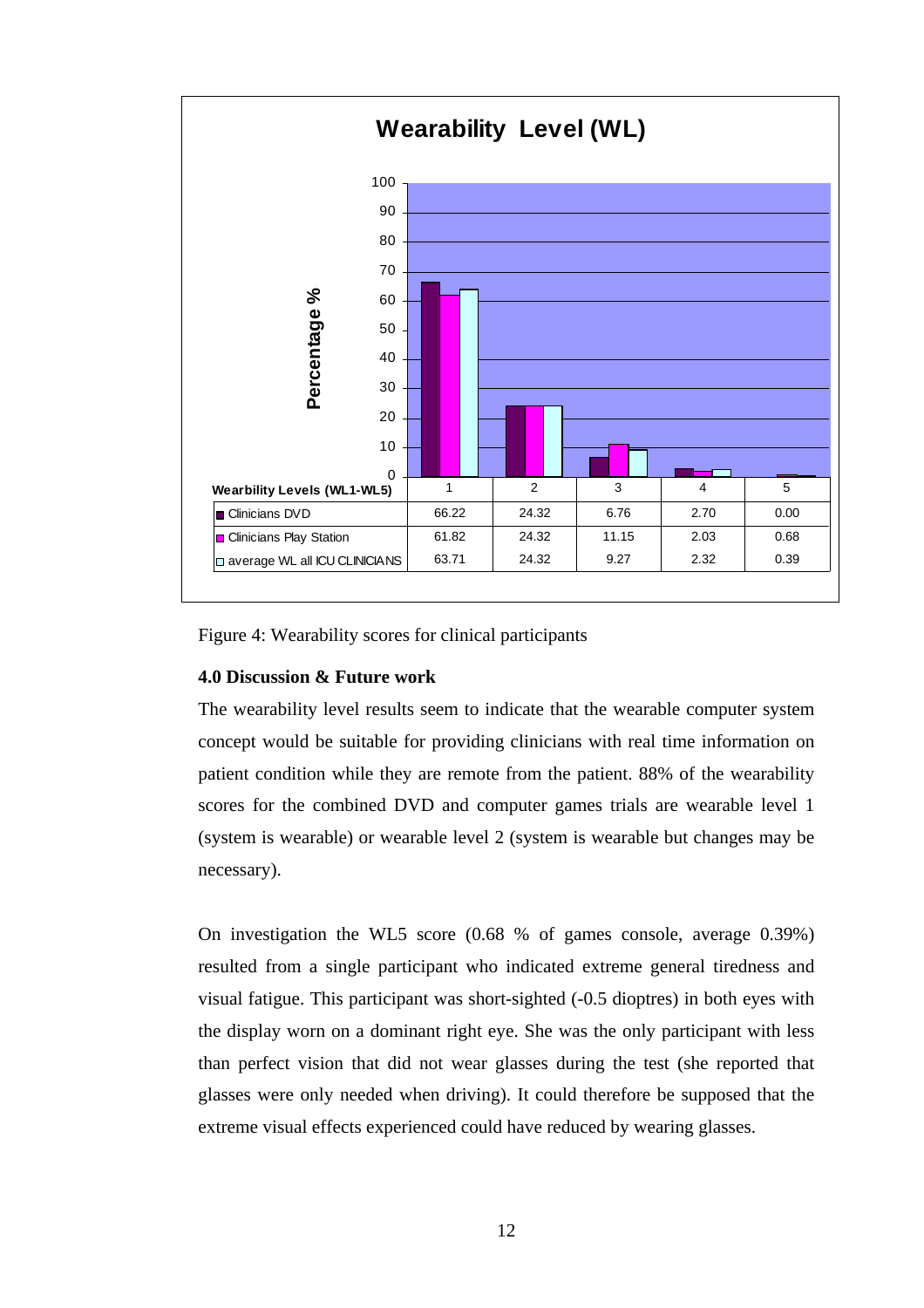The WL 4 (2.7 % DVD and 2.03% games console, average 2.32%) was the result of comments in three aspects. One participant (male) reported a very large energy cost. Two participants returned poor scores for the comfort effects (CRS), these consisted of feeling self-conscious while wearing the device (male) and feeling awkward with the device affecting movement (female). Finally three participants reported poor scores in the visual effects with irritation in eyes (male, shortsighted), visual fatigue (female, normal vision) and headache (female, shortsighted).

The system used for the tests was based on commercially available equipment and so was not optimal for the clinical environment in terms of size, construction and battery life. It was therefore expected that more participants would report poor comfort scores although there was some difference in feedback with several participants reporting "It was comfortable, especially the weight" although another reported "It is a bit uncomfortable because of the size".

Feeling self-conscious while wearing the system is a potential problem about which we are quite concerned and feel that consideration of this is important for ultimate user acceptance. The poor reported scores for the visual effects are also a cause for concern. An aspect that was highlighted during the tests was clinicians reporting for the evaluation after an on-call shift. These usually involve little sleep. As one participant reported, "I felt slight headache which may be related to other reasons such as general tiredness of a long week and the lack of sleep."

We did not consider the effect caused by using the wearable system during the evaluation on the primary task. For example, there was no comparison of the accuracy of the comprehension of the DVD or score from playing the computer game with and without the wearable system. This aspect would need to be considered prior to any implementation.

With the exceptions of the two missed incidents every change of condition was on average observed in less than 25 seconds. This is the maximum time for contacting the ward prior to assimilating information and organising remedial treatment [12]. However, perhaps more notice should be taken of the longest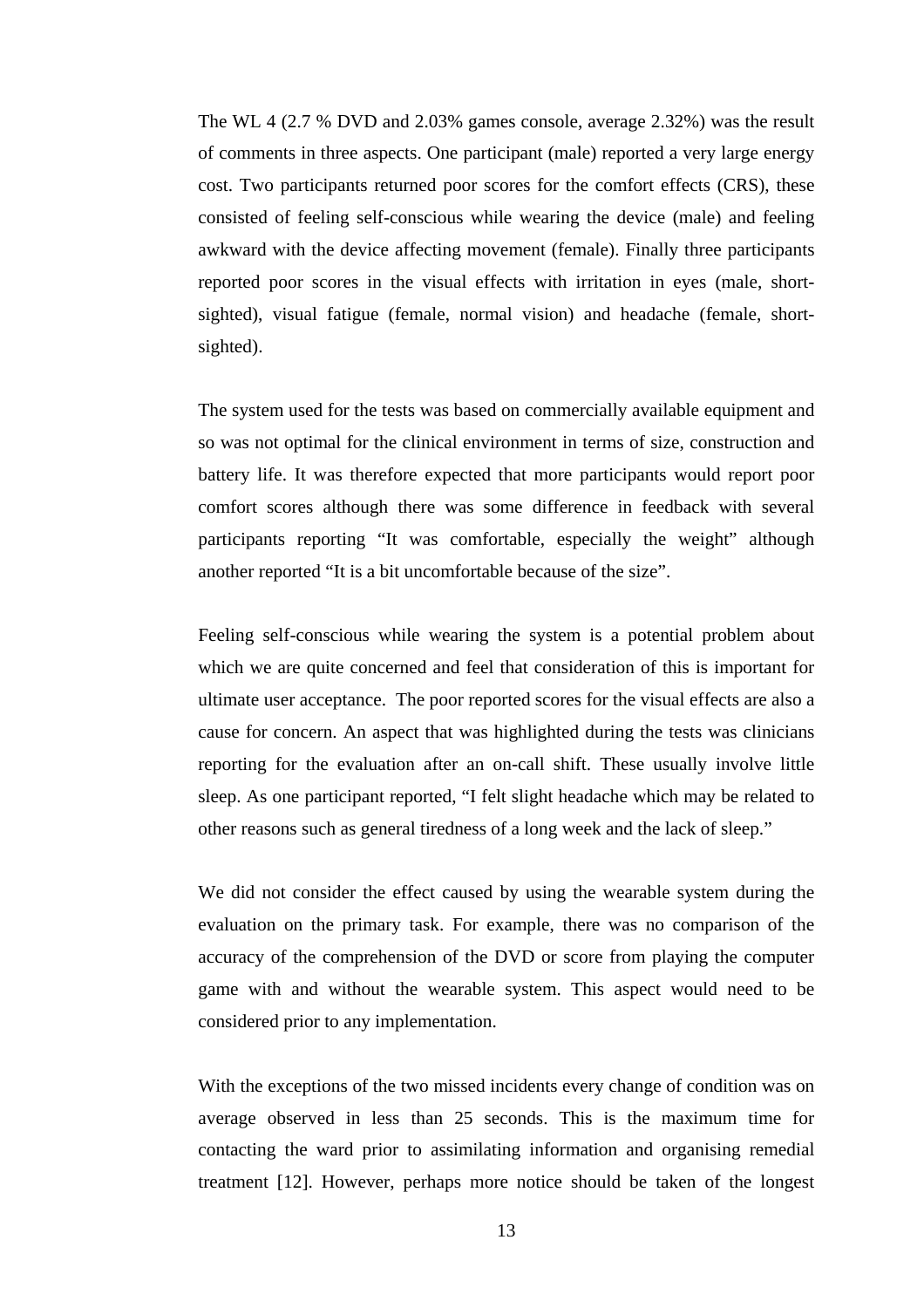times for recognising a change. In two cases a participant totally missed a scenario and in others recognition times of 32, 33, 42, 45 and 52 seconds were recorded. A purely visual alarm may not be optimal in these cases and a supplementary audio alarm may need to be considered if there is no response from the clinician after a defined period with one participant suggesting "….. the visual alarm alone won't be noticed unless there is a sound alarm added".

Obviously in the high dependency environment seriously ill patients are not left in isolation and are still under observation when the lead clinician is not in the immediate locality. However, providing continuous additional information in a consistent format enables them to be better informed about the simultaneous status of a number of patients quicker than via a telephone conversation.

The applicability of the tests as a simulated multi-tasking environment needs to be considered. A simulation of the stresses, atmosphere and seriousness of the high dependency environment is hard to create. The reported tests asked the participants to firstly observe two different systems in the case of watching a DVD and in the scenario with the computer game to undertake a basic interaction with a computer generated surroundings. In both cases there was little seriousness in the task, the DVD or computer games were not "life or death" situations. We were assuming that the participants were trying their best to understand the film or win the game but this may not have been the case. However, the approach presented in this paper did provide the participants with a multi-tasking environment, as one participant reported "The play station was quite a good distraction."

The informal interviews after tests were not efficient in terms of judging the suitability and wearability of the system however they gave an idea of the clinicians' general impression of the system, their suggestions for the utilization of the system and subjective feelings about wearability of the system. In general all participants had a positive impression of the device; most of them were surprised by the HMD which had a clear image despite the relatively small size. Most of the participants were disappointed with physical size of the system which seemed bulky, cumbersome or uncomfortable, particularly the wrist mounted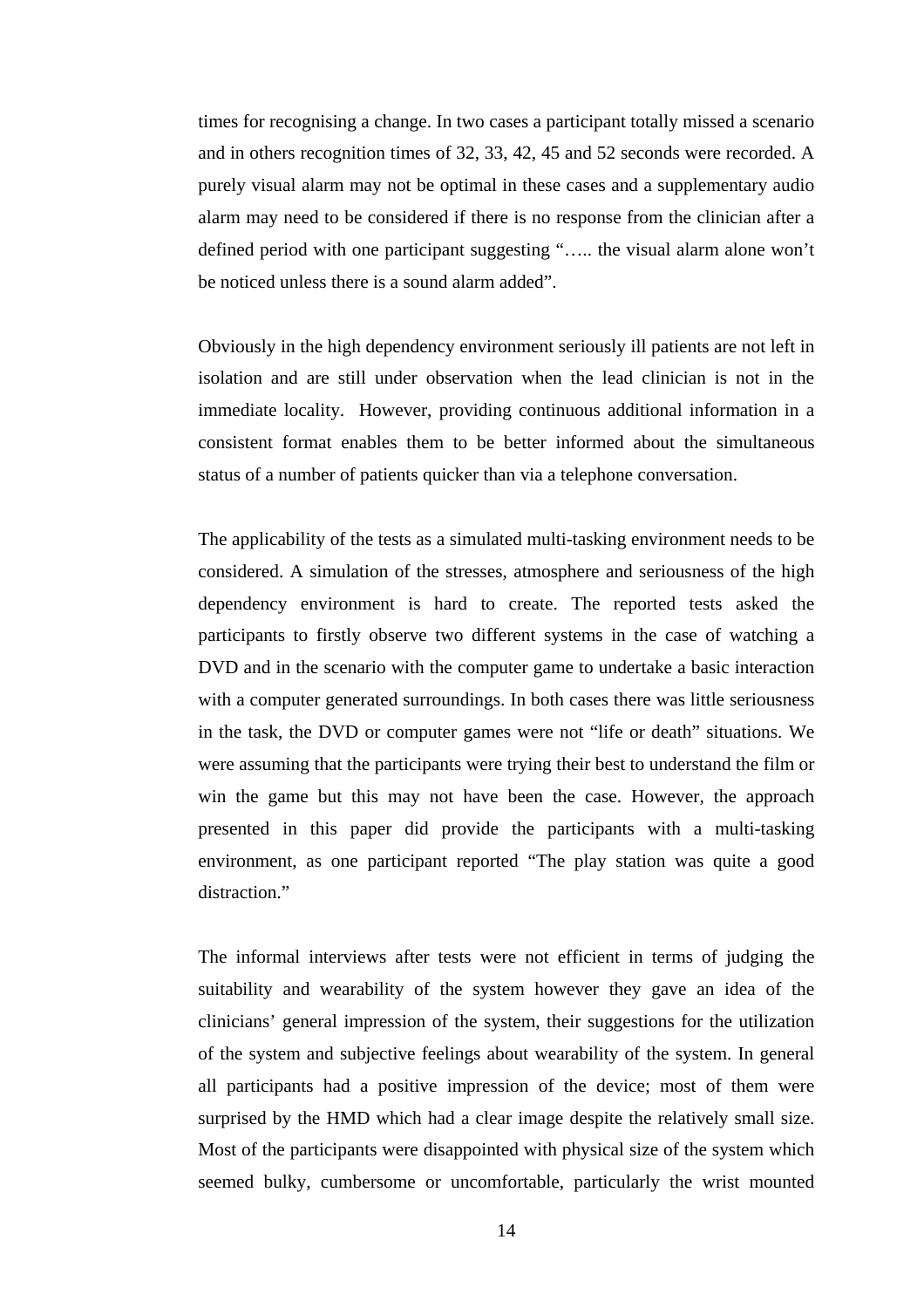keyboard which proved to be unpopular. Most clinicians agreed that the system could be useful in a high dependency unit, especially for a short period while they are outside the ward. The computer games used in the second part of the study appeared to be less effective if a participant did not like playing games so was not concentrated on a game well enough. The male participants were found to be more familiar with playing computer games. The full list of comments for the informal questions are given in Appendix A

An interesting aside was that a competition developed between participants. They became very involved in the study and were keen to know who had the fastest recognition times.

Based on the results from this initial study the HMD and wearable computer system does potentially provide some benefit to the clinician while away from seriously ill patients but that further testing is need. The next stage is to obtain ethical approval and undertake evaluations in the full clinical environment while still be aware of maintaining patient care. This could be achieved by a wearable equipped clinician shadowing a "traditional" colleague. Both participants would then experience the same conditions and stresses so realistic comparisons could be made between the reaction times, tiredness and accuracy of response of the two clinicians. Finally, the use of an additional audio alarm will be investigated.

#### **References**

[1] Critical Care Stakeholder Forum, (2005), Quality Critical Care: Beyond 'Comprehensive Critical Care', Department of Health, Available via: http://www.dh.gov.uk/en/Publicationsandstatistics/Publications/PublicationsPolicyAndGuidance/ DH\_4121049 Accessed 10 June 2008

[2] Carlsson V., Klug T., Ziegert T., Zinnen A. (2006) 'Wearable Computers in Clinical Ward Rounds'. Proceedings of IFAWC 2006, Bremen, Germany, Available via: <spring.bologna.enea.it/ifawc/ 2006/proceedings/IFAWC2006\_5.pdf > Accessed 10 June 2008.

[3] Sigel J., Bauer M. (1997), A field Usability of a Wearable System, First International Symposium on Wearable computers. IEEE 1997, pp 18-22.

[4] Oskerman J.J., Najjar L.J., Thompson J.C. (1997), Wearable Computers for performance support Initial Feasibility Study, First International Symposium on Wearable computers. IEEE 1997, pp 10-17.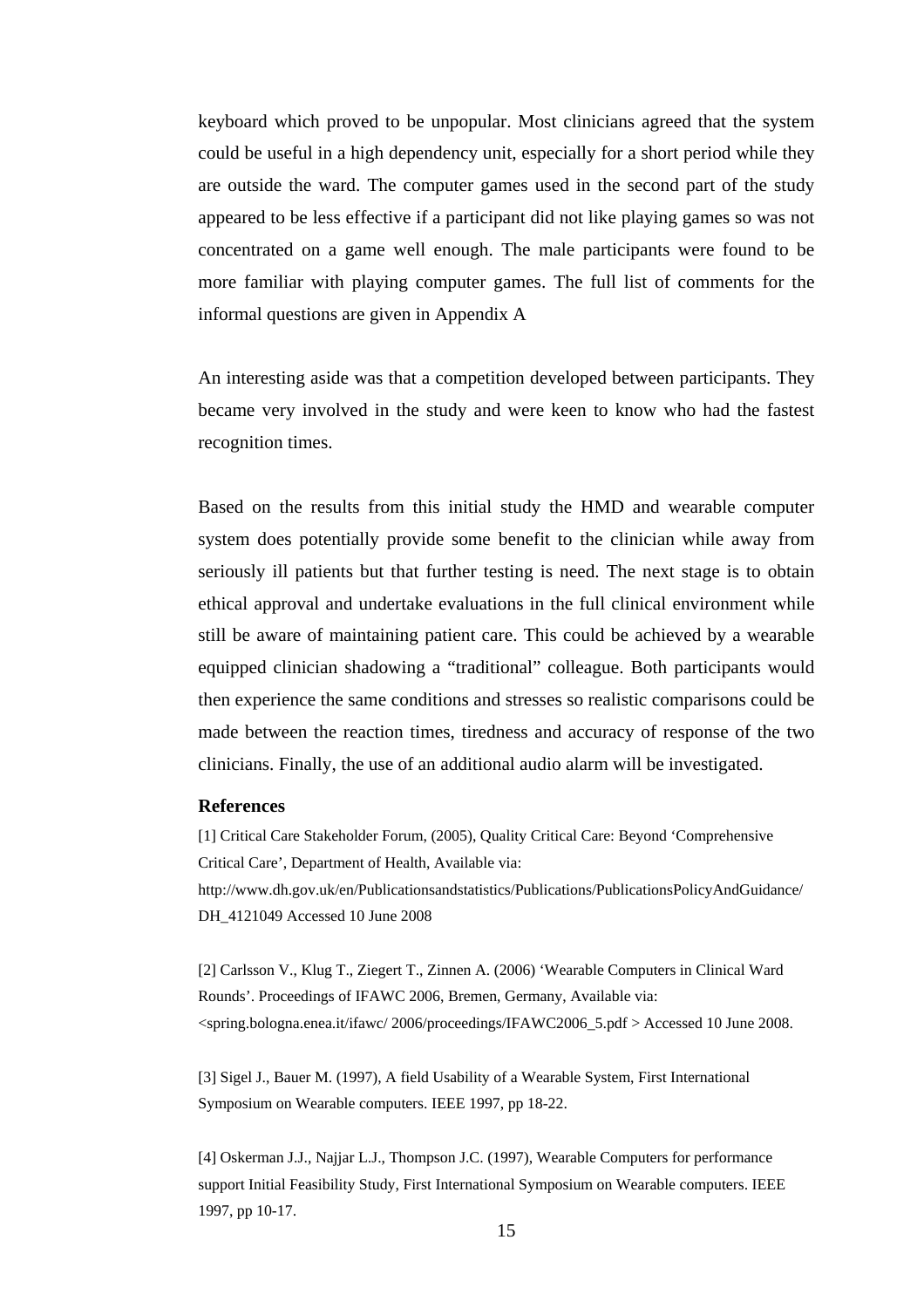[5] Thomas B., Tyerman S., Grimmer K. (1997), Evaluation of three Input Mechanisms for Wearable Computers, First International Symposium on Wearable computers. IEEE 1997 Proceedings, pp 2-9.

[6] Ross D.A., Basch B.B. (2000).'Evaluation of orientation Interfaces for wearable Computers.' Fourth International Symposium on Wearable computers. IEEE 2000 Proceedings, 51-58.

[7] Knight J., Deen-Williams D., Arvanitis T., Barber C., Sotiriou S., Anastropoulou S., Gargalakos M. (2006), Assessing the wearability of wearable computers, Proceedings of ISWC2006, Montreux, Switzerland. IEEE, ISBN 1-4244-0597-1, pp 75-82.

[8] Borg G. (1975), Simple rating estimation of perceived exertion, in Physical work and effort, ed. Borg G. Pergamon, New York.

[9] McAtamney, L, Hignett S. (1995), REBA: A rapid entire body assessment method for investigating work related musculoskeletal disorders, Proceedings of  $31<sup>st</sup>$  Annual Conference of the Ergonomics Society of Australia, pp 45-51

[10] Knight J., Baber C. ((2005), A tool to assess the comfort of wearable computers, Human Factors, vol 47(1), pp 77-91

[11] Rakhmetova L. (2008), Evaluation of wearable computers in clinical environment, MSc thesis, City University, London.

[12] Mandersloot G. (2008), Personal communication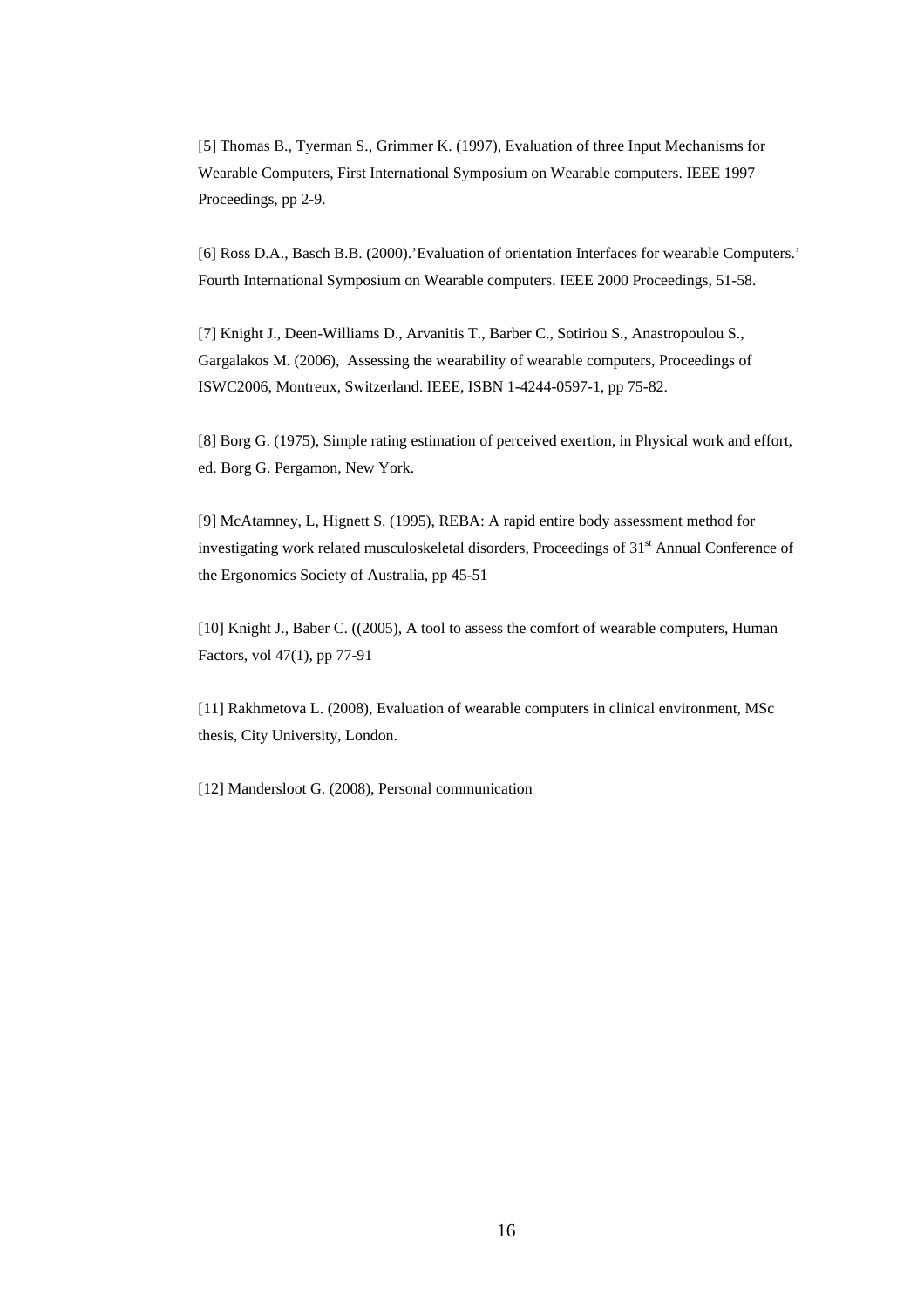**Appendix A**: Participants' comments from final interview. We have included the interesting responses and excluded "Yes", "No" and "Don't know" comments. These comments were transcribed from taped recordings with minimum grammatical editing.

## **Q1: What is your general impression about the computer?**

- It is comfortable, especially the weight. The software is main problem. The screen is blurring.
- It was very comfortable.
- It is wearable.
- It was enjoyable. The computer itself and the keyboard are bulky. Monitor: very good picture. The computer is slightly heavy to wear. The white background of the interface makes it is difficult to look at, black background would be better.
- It is exciting.
- It was good in general. I think that it is quite large.
- Interesting, The screen in the corner of the eye, so can see all around, Not heavy, Novel
- It is a bit uncomfortable because of the size. The smaller is the better.
- I felt it strange wearing the device, sometimes felt tired and in general I found that the location to wear is inconvenient.
- It was quite light weight.
- It was very comfortable.

## **Q2: Do you find it useful in clinical environment?**

- Yes. It is very useful.
- I am not sure. It has potential.
- Yes but I am afraid that in real work atmosphere (involved in some procedures or talk with patients or colleagues) the visual alarm alone won't be noticed unless there is a sound alarm added (combined alarm).
- Yes, it can be used when you are not in the ward and to communicate with colleagues.
- Useful for short term: if you have to leave the unit and you have few patients you are worried about, then it would be a solution
- Yes, after explaining the idea of the project.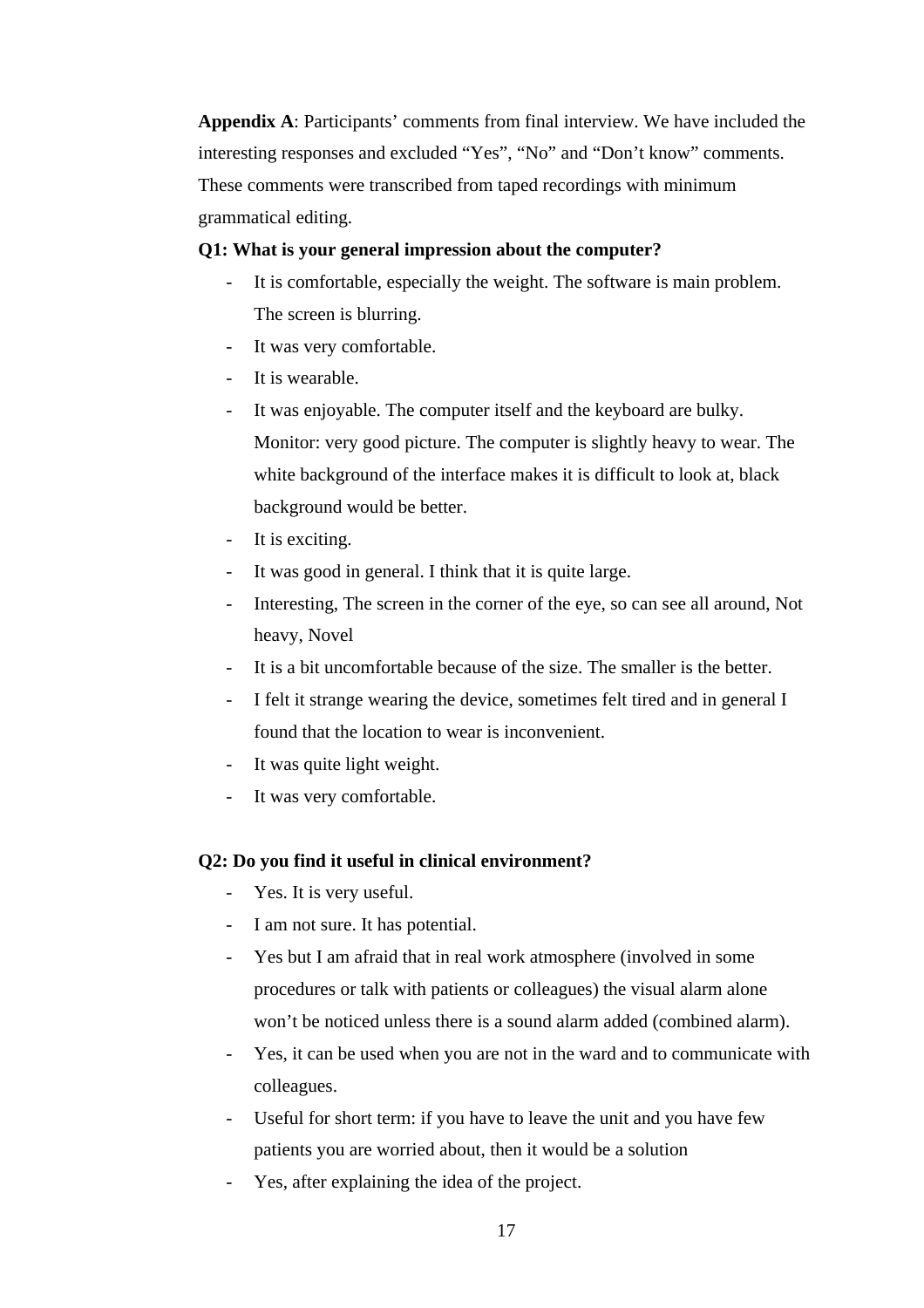- If I were a car driver I would need it, but in the hospital I do not have to stare at one point. In the unit I may not need a video monitoring system in front of my eyes continuously. Monitor on my forearm with vibrator. It may be useful in surgery theatre.
- Yes. It can be useful for general medical and surgery team monitoring high –dependency patients or HDU – high –dependency patients unit.

## **Q3: What you did not like about the computer?**

- It is cumbersome.
- You have to be always aware about the monitoring system. The device is bulky, glasses are heavy.
- The device is bulky but can be better once you get used to it.
- The system may interrupt and take from the main task
- I suppose that a smaller font size will not be seen clearly.
- I can not wear it for long. If you have a lot on the screen you would not be able to pay attention much/ reading. Feel embarrassed while wearing it because people stare
- It will be difficult to work with it.
- The device is not useful in the ICU.
- It was a bit odd and irritating. It is extra weight you have to carry.
- At some point you can get too used to the screen, may not pay as much attention as you should.

## **Q4: What did you like about the computer?**

- Even though the screen is small but still a user is able to see what is written on it.
- The idea is very good.
- It is possible to get used to it.
- Good way of imparting small amount of information and it would not affect the way you walk etc. Minimal stimulates from it
- Glasses are comfortable
- I liked the screen. The device itself is great provided it implemented where it needed.
- It has small size, light weight and the idea of the project.